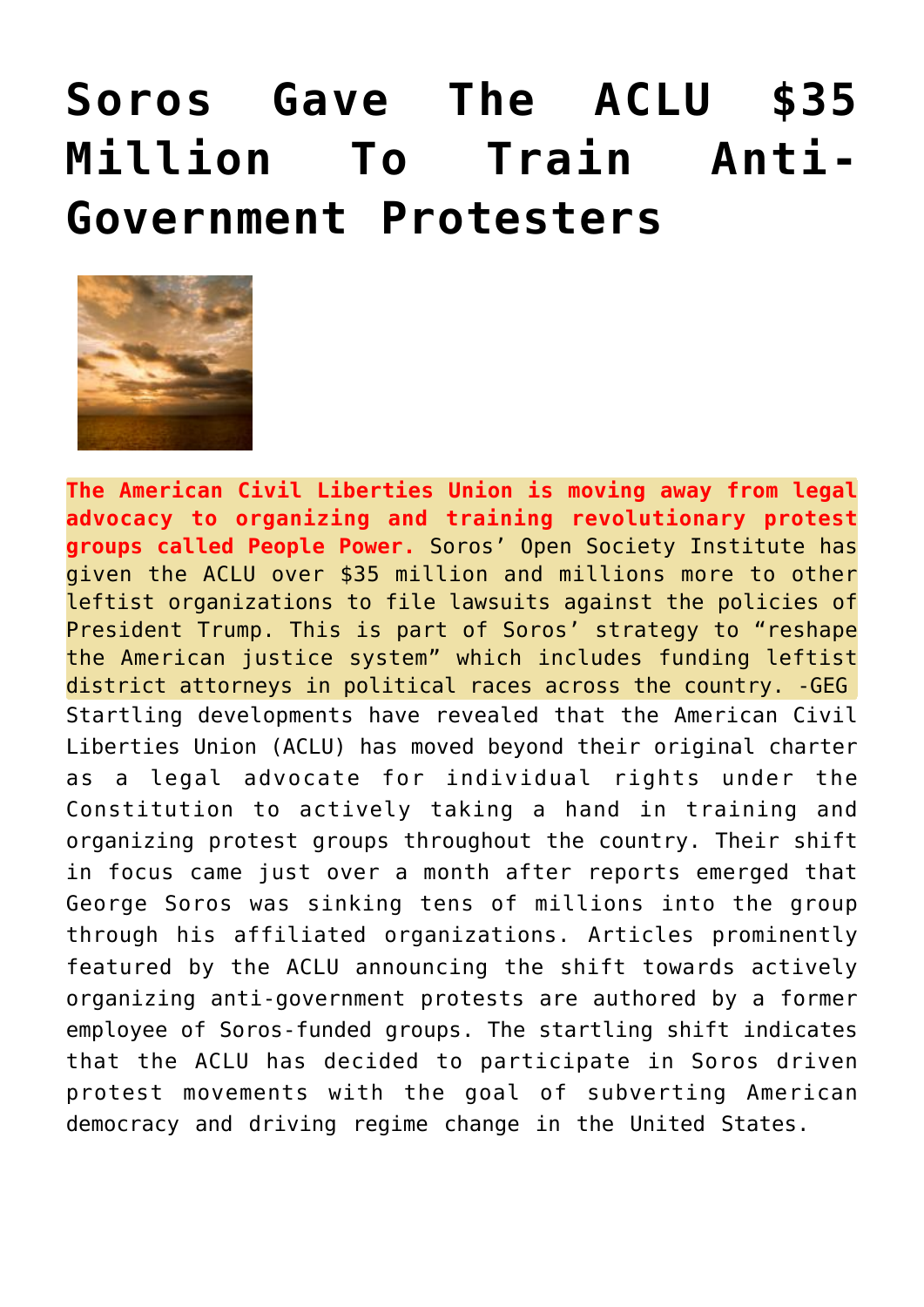I. The ACLU Has Actively Begun To Assist In Protest Organization

The ACLU's shift from their traditional mandate of legal advocacy appears to have occurred sometime in February 2017, with the announcement of [People Power](http://archive.is/kQ0er), a campaign consisting of what they described as "Resistance Training" to "take the fight against Donald Trump's policies not just into the courts, but into the streets." The training sessions are to be broadcast nationally via livestream. The shift appears to have been announced on February 24, 2017 in an [article](http://archive.is/jGKiJ) authored by the ACLU's National Political Director, Faiz Shakir. Shakir apparently also runs the ACLU's Reddit account, using it for an [AMA \(Ask Me Anything\) session on Reddit](http://archive.is/PlnGI) to announce the rollout of People Power. In the session, Mr. Shakir explained that the campaign would consist of more than 1,500 events, to organize a "volunteer army to fight back" in what he described as "the fight of our lives." Announcements of the campaign are also being [astroturfed](http://archive.is/QPfzo) to multiple left leaning subreddits in an attempt to garner support.

II. Faiz Shakir Is A Former Employee Of Soros-Controlled Organizations, People Power Was Launched After Major Funding From George Soros

Preliminary investigation has uncovered facts which call into question the incentives behind the ACLU's decision to become involved with political protest. [Faiz Shakir](http://archive.is/wivSY), the author of the ACLU's announcement of People Power, spent seven years working at the Center for American Progress and was a founding member and editor-in-chief of ThinkProgress.org. The [Center](http://archive.is/zflYY) [for American Progress](http://archive.is/zflYY) (CAP) was a project spearheaded by John Podesta with heavy funding from George Soros. [ThinkProgress](http://archive.is/ihwA6) was founded by the CAP to serve as its blog and news outlet,